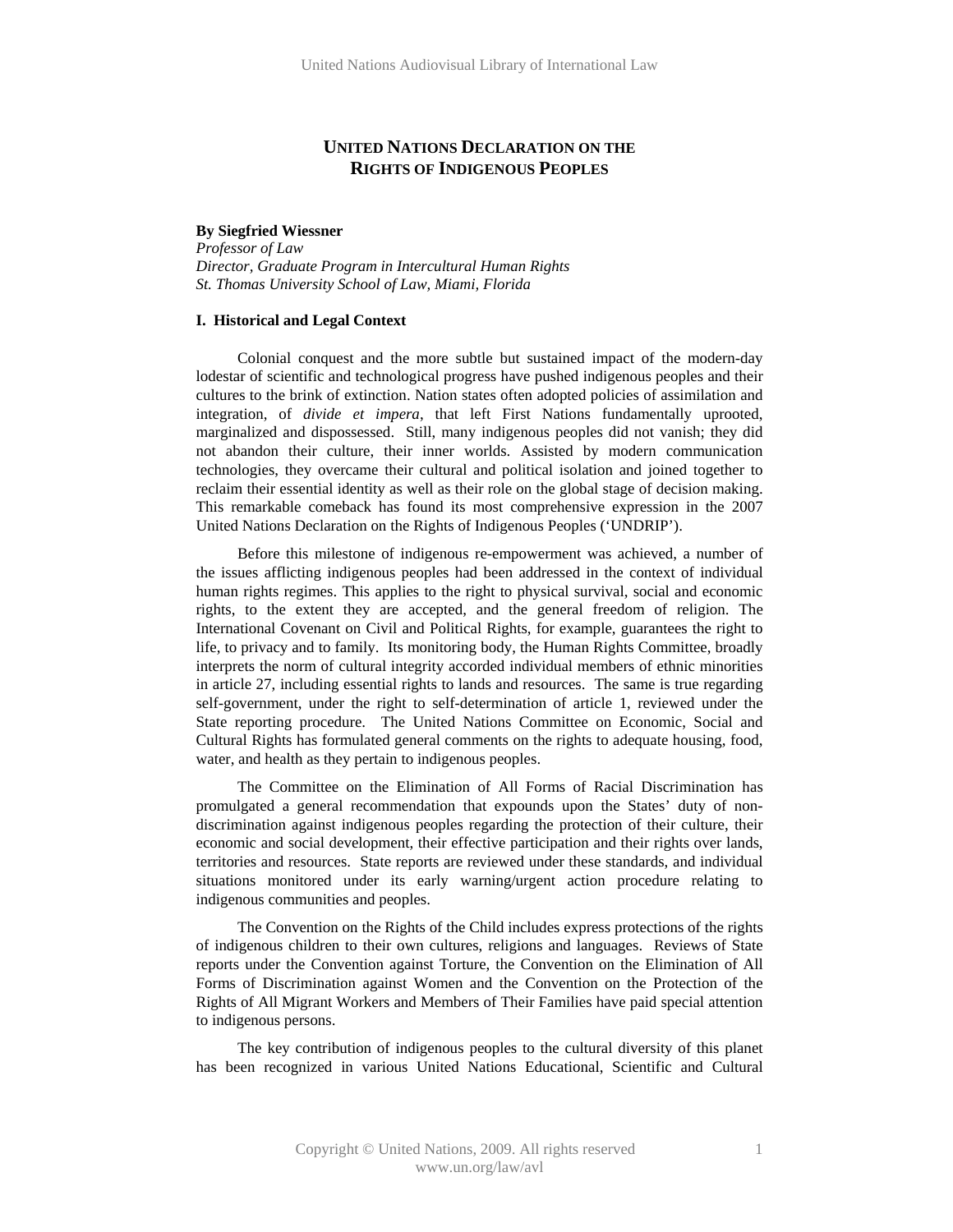Organization (UNESCO) instruments, including the 2001 Declaration on Cultural Diversity and the 2003 Convention for the Safeguarding of the Intangible Cultural Heritage.

Article 8(j) of the Convention on Biological Diversity affirmed indigenous peoples' rights to their traditional knowledge and has led to continued protective efforts in this forum. The World Intellectual Property Organization also discusses the protection of traditional knowledge and cultural expressions. In 2000, the United Nations Sub-Commission on the Promotion and Protection of Human Rights approved the revised United Nations Draft Principles and Guidelines on the Protection of the Heritage of Indigenous People, suggesting a comprehensive *sui generis* regime of protection of indigenous heritage.

The World Bank Operational Policy and Bank Policy on Indigenous Peoples (OP/BP 4.10) of 2005 continues an early involvement of indigenous peoples in their projects as demonstrated in Operational Directive 4.20 of 17 September 1991. It demands, wherever possible, the active participation of indigenous peoples in the development process itself.

On the regional level, the Inter-American Commission and Court of Human Rights have interpreted the American Declaration of the Rights and Duties of Man and the American Convention on Human Rights in ways tailored to the specific needs of indigenous peoples. This includes the right to life, including a dignified communal existence, the right to property over lands, territories and natural resources, the right to consultation and consent, and the right to political participation in accordance with their traditional ways of life. In 2000, the African Commission on Human and Peoples' Rights established a working group of experts on indigenous populations/communities which submitted its first report in 2005.

These were important measures of progress. Arguably missing in the broad-based universal human rights instruments, however, was a specific protection of the distinctive cultural and group identity of indigenous peoples as well as the spatial and political dimension of that identity, their ways of life. The clearest example of the "general human rights gap" in the global instruments, not the Inter-American, may be the lack of a legal guarantee to indigenous peoples, as communities, to their traditional lands with which they have deep, often spiritual ties. Other such distinctive claims are those for the return of sacred remains, artifacts and sites, and their demand of governments to honor treaty obligations.

Focusing on many of these communal needs and aspirations, in 1989, the International Labor Organization (ILO) promulgated the Convention Concerning Indigenous and Tribal Peoples in Independent Countries (ILO Convention No. 169). This treaty has played an important role in identifying and codifying the rights of indigenous peoples. Although Convention No. 169 does not explicitly use the term "selfdetermination," it ensures indigenous peoples' control over their status, lands, internal structures, and environmental security, and it guarantees indigenous peoples' rights to ownership and possession of the total environment they occupy or use. As of 16 July 2009, it has been ratified by only 20 countries, but this number includes virtually all of the Latin American countries with significant indigenous populations.

Still, a global, comprehensive, inclusive and integrated prescriptive effort was needed to listen to and to address all of the concerns of indigenous peoples. The forum for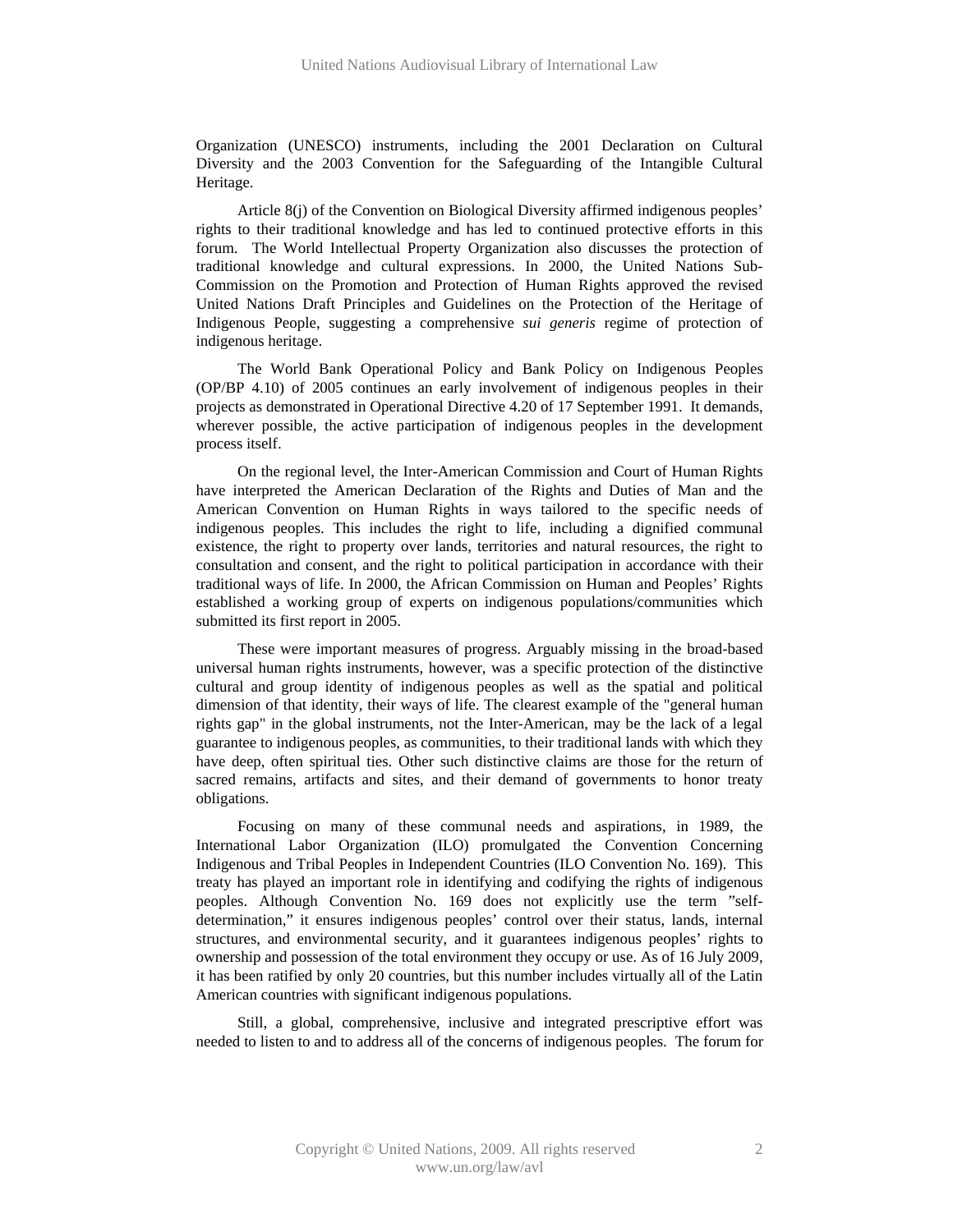these efforts was the United Nations, and the ultimate result was the 2007 United Nations Declaration on the Rights of Indigenous Peoples.

### **II. Negotiating History**

In 1971, as the plight of indigenous peoples had become ever more visible, the United Nations Economic and Social Council appointed a Special Rapporteur, Mr. José Martínez Cobo of Ecuador, to study patterns of discrimination against them around the globe. In 1982, upon receipt of his reports documenting a wide range of human rights issues, the United Nations Sub-Commission on Prevention of Discrimination and Protection of Minorities ('the Sub-Commission') appointed a Working Group on Indigenous Populations with the twofold mandate: (1) to review national developments pertaining to the promotion and protection of the human rights and fundamental freedoms of indigenous peoples; and (2) to develop international standards concerning the rights of indigenous peoples.

In 1985, under the determined leadership of Chairperson-Rapporteur Mrs. Erica-Irene A. Daes, this Working Group of independent experts began drafting a declaration on the rights of indigenous peoples, taking into account the comments and suggestions of participants in its sessions, particularly representatives of indigenous peoples and Governments. At its eleventh session, in July 1993, the Working Group agreed on a final text for the draft declaration and submitted it to the Sub-Commission. In August 1994, the Sub-Commission adopted the draft declaration and submitted it to the Commission on Human Rights for consideration.

In 1995, the Commission on Human Rights appointed a new Working Group, with predominantly Government participation, charged with achieving a consensus on the draft declaration. As the Commission on Human Rights was transformed into the Human Rights Council, the very second act of the Council was to approve the draft declaration by adopting resolution 1/2 of 29 June 2006 by a vote of 30 in favor to 2 against, with 12 abstentions. In doing so, the Council adopted without change a joint draft resolution submitted by Peru based on the final compromise text proposed by the Chairman of the Working Group, Mr. Luis-Enrique Chávez of Peru. On 28 November 2006, the Third Committee of the General Assembly, by a vote of 82 in favor to 67 against, with 25 abstentions, decided to defer consideration pending further consultations, with a view to taking action on the Declaration before the end of the sixty-first session of the General Assembly, *i.e.* early September 2007. The last changes were made over the course of 2007 to accommodate primarily some of the demands of the African States which had resulted in the deferral.

The final version of the Declaration was adopted on 13 September 2007 by a landslide affirmative vote of 144 States in the General Assembly. Four countries – the United States, Canada, Australia and New Zealand – voted against it, while eleven – Azerbaijan, Bangladesh, Bhutan, Burundi, Colombia, Georgia, Kenya, Nigeria, Russia, Samoa and Ukraine – abstained.

## **III. Key Provisions**

UNDRIP formulates the rights of indigenous peoples to the extent and in the structure and format that the international community of States has recognized them. It constitutes a minimum "standard of achievement to be pursued" (preamble, article 43), but it does not preclude the development of additional rights in the future (article 45).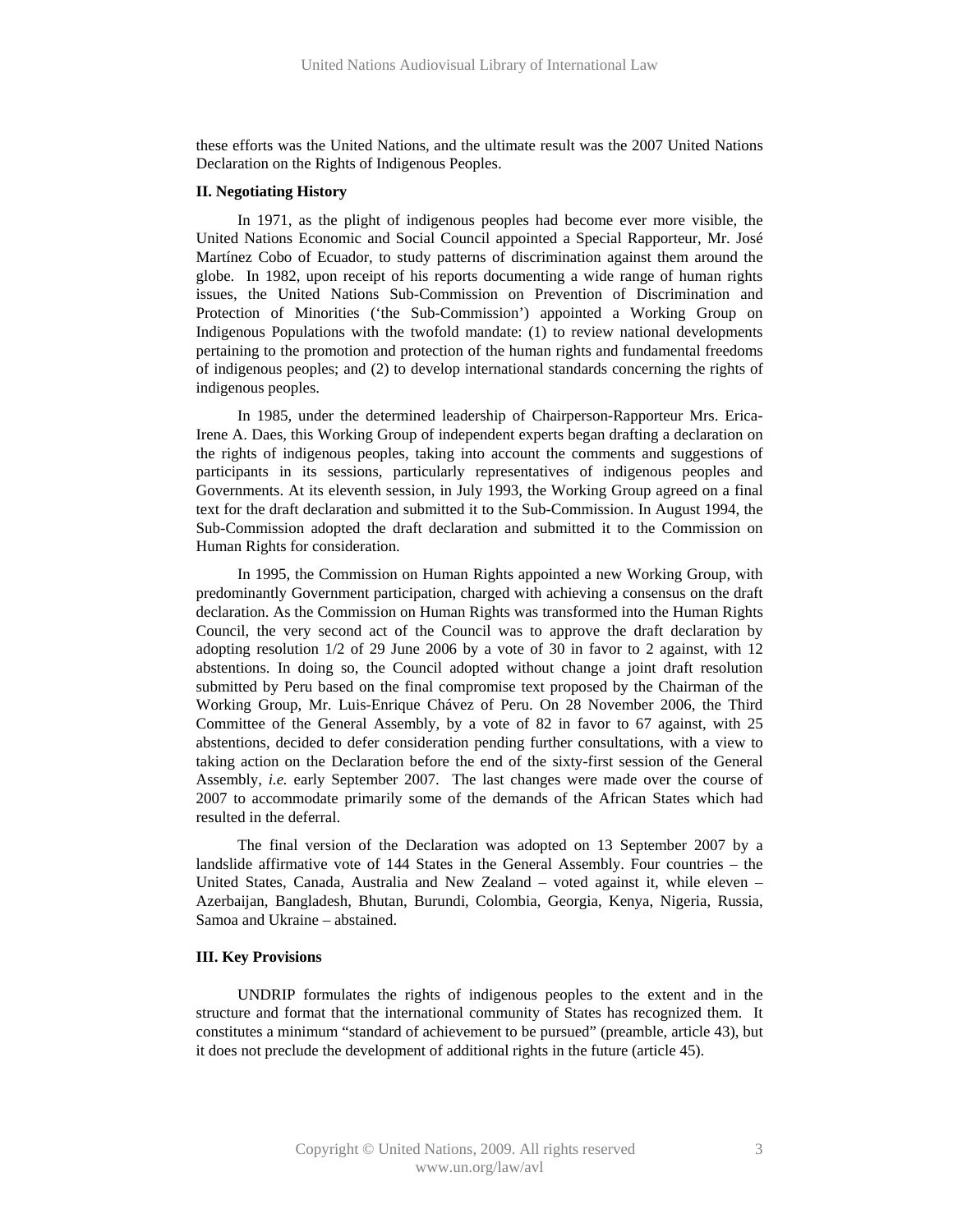The preamble recognizes indigenous peoples' essential contribution to the "diversity and richness of civilization and cultures, which constitute the common heritage of mankind." Even though their situation "varies from region to region and from country to country," indigenous peoples and persons enjoy all human rights, (articles 1, 17(1)) and they are free and equal to all others (article 2). The essential novelty of this instrument is its recognition of "indispensable" collective rights. Indigenous peoples' distinctive demands are those to self-determination, the preservation and flourishing of their cultures, and the protection of their rights to their lands.

As far as the indigenous peoples' claim to self-determination is concerned, article 3 of UNDRIP recognizes it broadly as the right to "freely determine their political status and freely pursue their economic, social and cultural development," while article 4 guarantees their "right to autonomy or self-government in matters relating to their internal and local affairs, as well as ways and means for financing their autonomous functions." Also, in reaction to various States' articulated fears of the specter of secession, article 46(1) clarifies that "[n]othing in this Declaration may be interpreted as implying for any State, people, group or person any right to engage in any activity or to perform any act contrary to the Charter of the United Nations or construed as authorizing or encouraging any action which would dismember or impair, totally or in part, the territorial integrity or political unity of sovereign and independent States."

Indigenous peoples generally do not aspire to statehood in the sense of the political independence of players in the Westphalian system of modern nation states. The claim to indigenous sovereignty is primarily founded upon the aspiration to preserve their inherited ways of life, change those traditions as *they* see necessary, and to make their cultures flourish. This fundamental policy of UNDRIP is reflected in article 5, which states that "[i]ndigenous peoples have the right to maintain and strengthen their distinct political, legal, economic, social and cultural institutions, while retaining their right to participate fully, *if they so choose*, in the political, economic, social and cultural life of the State" [emphasis added].

The effective protection of indigenous culture is thus key to the understanding of the Declaration. This fundamental goal undergirds, in particular, the novel prohibition of "forced assimilation or destruction of their culture" in article 8(1) intended to protect indigenous peoples in a manner which is wider in scope than the separate prohibition of genocide against them under general international law, as enunciated in article 7(2)). It prohibits their forced removal and relocation (article 10); their right to practice and revitalize their cultural traditions and customs, including the right to maintain, protect and develop past, present and future manifestations of such cultures (article 11); their right to maintain, control, protect and develop their cultural heritage, traditional knowledge and cultural expressions (article 31); and the right to manifest, practice, develop and teach their spiritual and religious traditions, customs and ceremonies as well as the restitution and repatriation of ceremonial objects and human remains (article 12). Article 13 guarantees indigenous peoples the right to "revitalize, use, develop and transmit to future generations their histories, languages, oral traditions [and] philosophies" and obligates States to "take effective measures to ensure that this right is protected." Indigenous peoples' languages are central to their cultures—an ever more important issue in view of the accelerating pace of their disappearance. The right to establish and control educational systems and media in their own language and culture also addresses this concern (articles 14, 16).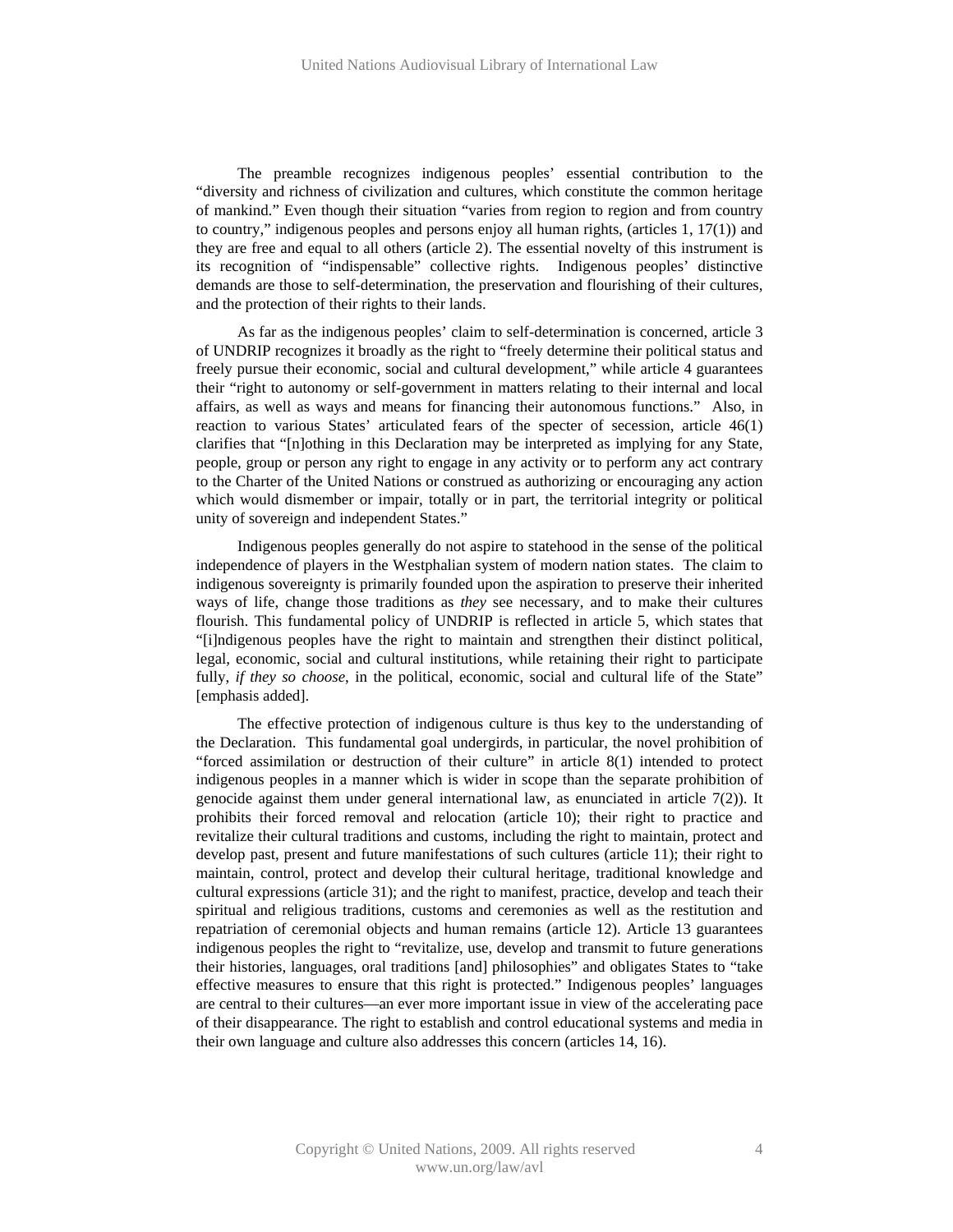Equally crucial to the effective protection of indigenous peoples' cultures is the safeguarding of their land. Being "indigenous" means to live within one's roots. The collective consciousness of indigenous peoples, often expressed in creation stories or similar sacred tales of their origin, places them since time immemorial at the location of their physical existence. More importantly, their beliefs make remaining at that place a compelling dictate of faith. Thus, article 25 emphasizes their "distinctive spiritual relationship" with their lands, and article 26 affirms their "right to the lands, territories and resources which they have traditionally owned, occupied or otherwise used or acquired" (sec. 1); and their "right to own, use, develop and control the lands, territories and resources that they possess by reason of traditional ownership or other traditional occupation or use, as well as those which they have otherwise acquired" (sec. 2). It also mandates that "States shall give legal recognition and protection to these lands, territories and resources. Such recognition shall be conducted with due respect to the customs, traditions and land tenure systems of the indigenous peoples concerned" (sec. 3; see also article 32).

Related key guarantees include indigenous peoples' rights to participate in decisionmaking in matters which would affect their rights (article 18) and States' obligations to "consult and cooperate in good faith with the indigenous peoples concerned" to obtain their "free, prior and informed consent" to legislative and administrative decisions that "may affect them" (articles  $19, 32(2)$ ). There are also rights to the improvement of their social and economic conditions (articles 17, 21, 22 and 24); rights to development (article 23) and international cooperation (articles 36, 39, 41 and 42); treaty rights (article 37); as well as certain rights to redress and reparations (*e.g.*, articles 8(2), 28).

Substantive limits to indigenous peoples' autonomy, where stated, are formulated in terms of universal standards of human rights (articles 34, 46(2)). According to article 46(3), the provisions of UNDRIP shall be interpreted in accordance with "principles of justice, democracy, respect for human rights, equality, non-discrimination, good governance and good faith." These principles are intended to serve as an interpretative framework of UNDRIP and not as a substantive limit to its rights.

#### **IV. Legal Effect and Influence of the Declaration**

In United Nations practice, a declaration is a "formal and solemn instrument", resorted to "only in very rare cases relating to matters of major and lasting importance where maximum compliance is expected." Using that particular instrument creates "a strong expectation that Members of the international community will abide by it" and, "consequently, in so far as the expectation is gradually justified by State practice, a declaration may by custom become recognized as laying down rules binding upon States" (Report of the Commission on Human Rights, E/3616/Rev. l, para. 105).

UNDRIP is a solemn, comprehensive and authoritative response of the international community of States to the claims of indigenous peoples, with which maximum compliance is expected. Some of the rights stated therein may already form part of customary international law, others may become the *fons et origo* of later-emerging customary international law. Scholarly analyses of State practice and *opinio juris* have concluded that indigenous peoples are entitled to maintain and develop their distinct cultural identity, their spirituality, their language, and their traditional ways of life; that they hold the right to political, economic and social self-determination, including a wide range of autonomy; and that they have a right to the lands they have traditionally owned or otherwise occupied and used.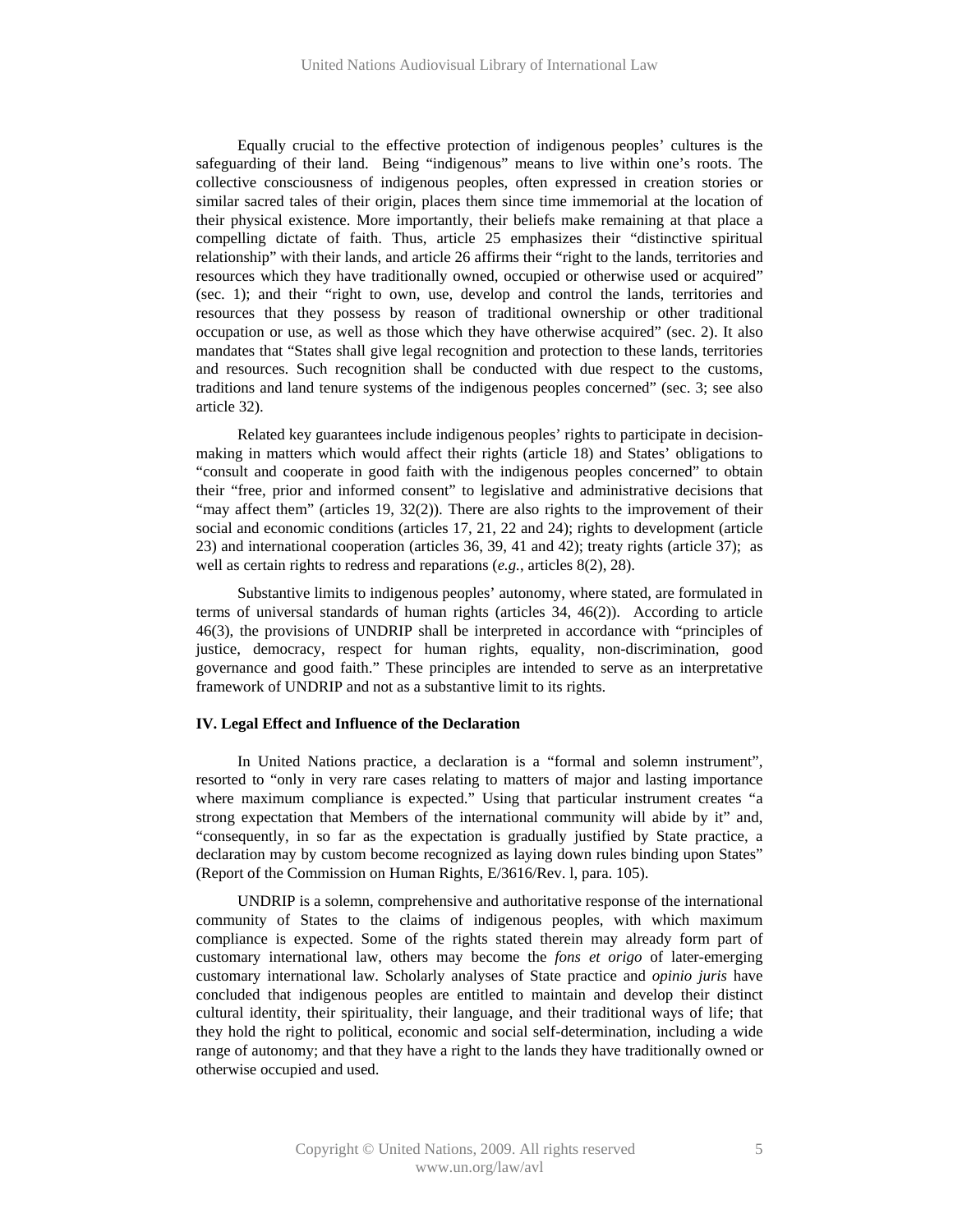The Declaration calls itself a "standard of achievement to be pursued in a spirit of partnership and mutual respect" (preamble). Article 42 requires the United Nations, its bodies, including the Permanent Forum on Indigenous Issues, and specialized agencies, as well as States to "promote respect for and full application of the provisions of this Declaration and follow up the effectiveness" of it. As the UN Special Rapporteur on the situation of human rights and fundamental freedoms of indigenous people, Mr. S. James Anaya, stated in his August 2008 report, UNDRIP thus constitutes "an authoritative common understanding, at the global level, of the minimum content of the rights of indigenous peoples, upon a foundation of various sources of international human rights law .… The principles and rights affirmed in the Declaration constitute or add to the normative frameworks for the activities of United Nations human rights institutions, mechanisms and specialized agencies as they relate to indigenous peoples." As the Special Rapporteur uses the Declaration as a measure to evaluate State conduct, so will the Office of the High Commissioner for Human Rights, in its annual report on the rights of indigenous peoples, the Permanent Forum on Indigenous Issues, which is focusing on UNDRIP's implementation, and the Expert Mechanism on the Rights of Indigenous Peoples. The standards of UNDRIP are also being mainstreamed into the policies and programmes of the United Nations and the specialized agencies of the ILO and UNESCO.

On the regional level, the Declaration has been referred to by the Inter-American Court of Human Rights in its judgment of 28 November 2007 in *Saramaka People v. Suriname* – a case in the progeny of the Court's celebrated *Awas Tingni* judgment of 31 August 2001 which affirmed the existence of an indigenous people's collective right to its land. The Court in *Saramaka* referred specifically to article 32(2), the consultation and cooperation requirement in order to obtain indigenous peoples' free prior and informed consent with respect to any project affecting their lands and resources.

On the domestic level, article 38 provides that States shall take appropriate measures, including legislation, to achieve the ends of the Declaration. This provision is increasingly complied with. The Declaration has already formed the basis for pertinent laws in individual countries, as exemplified by the Indigenous People's Rights Act in the Philippines; Bolivia's National Law 3760 of 7 November 2001, which incorporates UNDRIP without change; and constitutional amendments in various other Latin American countries. Domestic courts now also start to make use of the Declaration as adopted, exemplified by the 2007 judgment by the Supreme Court of Belize in the consolidated cases of *Aurelio Cal et al. v. Belize*. The Chief Justice in that case, in elaborating on his finding of a violation of customary international law, stated his view that the 2007 Declaration "embodying as it does, general principles of international law relating to indigenous peoples and their lands and resources, is of such force that the defendants, representing the Government of Belize, will not disregard it."

Similar arguments and decisions will be made, internationally and domestically, to ensure maximum compliance with the provisions of UNDRIP and the development of best practices under the guiding light of its general regime.